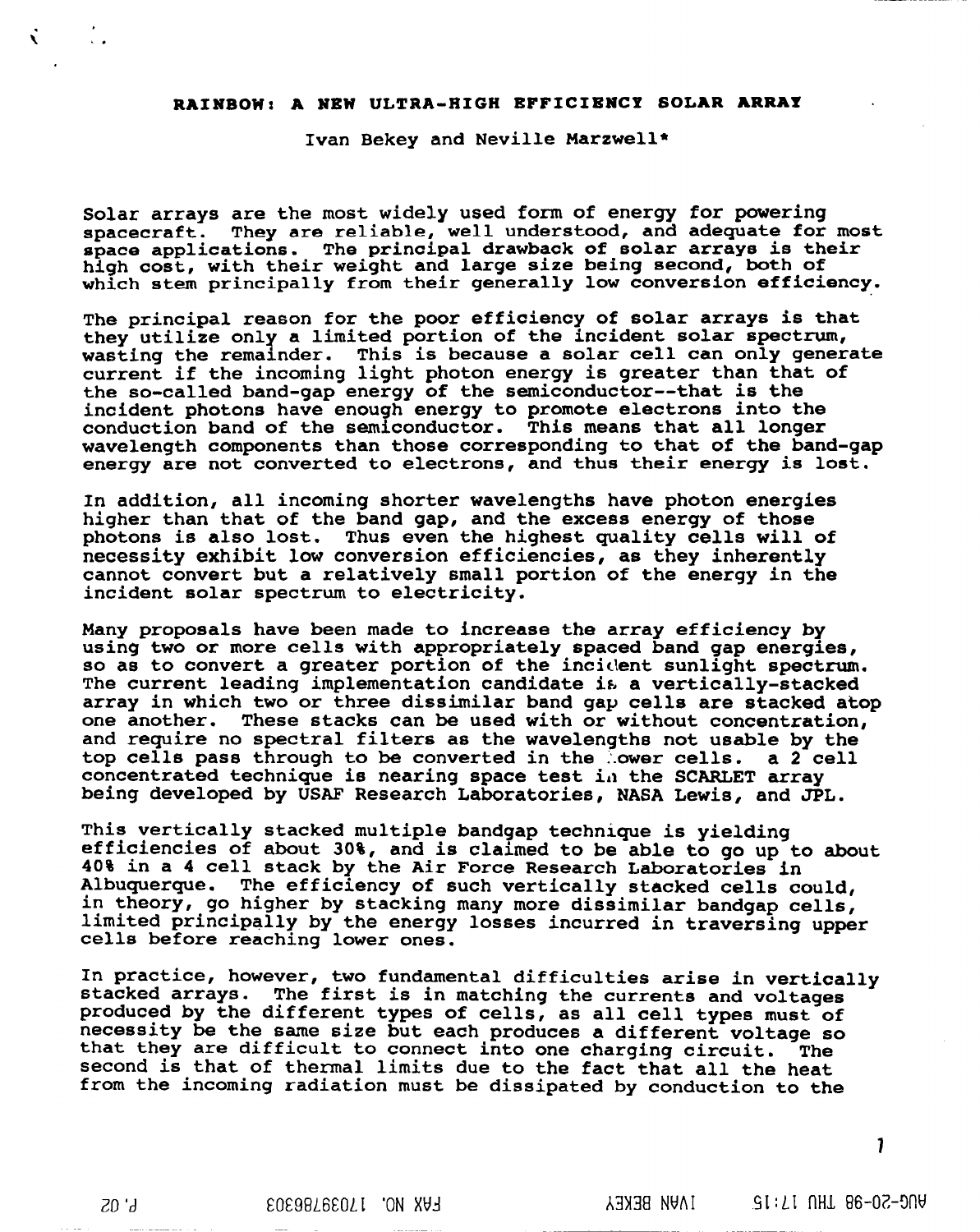**heat sink through the lowest cell attach area. This limits the maximum concentration ratio that can effectively be used to small values. That, in turn, limits the ratio of input aperture to cell area, which results in a relatively high cost array since the expense is principally in the cells themselves.**

. .

!.

**A more promising multiple cell alternative technique is described here. It is to split the solar spectrum into a rainbow and impress different spectral regions on different cells, each cell having a band gap selected to best match its narrow input spectral region. This optimum matching is the means to obtain the maximum array conversion efficiency.**

**This spectrally split multiple matched band gap cell technique has a number of fundamental advantages over vertical stacking. These are: each cell converts principally only those wavelengths to which it is most sensitive~ wasting little energy that cannot be converted; energy reaching a cell is not attenuated by passing through upper cells; the heat input to each cell is minimized because all other wavelength portions are sent to other cells; the mounting area for heat dissipation increases with the number of cell types, and therefore greater concentration ratios can be used without overheating the cells; and finally a larger number of lower voltage cells can be used in series strings than higher voltage cells, thus making voltage and current matching much easier and more efficient.**

**In theory, overall efficiencies in the 60-70% range are possible with this technique. It was first conceived in 1955 by Jackson, and reinvented in 1976 by Blocker. A system study of an array using this technique was done by Bekey, and reported by Bekey and Blocker in the AIAA journal Aeronautics and Astronautics in 1978. That system used a concentrator, a collimator, and a number of dichroic filters each with an appropriately designed passband, and a number of band-gap matched**  $cells, one per spectral region.$ 

**The general results at the time verified that very high array efficiencies wera theoretically possible, but were limited in practice far short by the large losses of the then-current concentrator and splitter optical materials used to attain the spectral separation. In addition, the weight of the many dichroic mirrors necessary and their supporting structure was such that the overall weight of the array suffered. Thus, though interesting, the advantages of the technique in terms of the ultimate measures of merit of an array--watts/sq.m. , watts/kg, and \$/watt, showed significant but not revolutionary advantages over either GaAs planar arrays or projections for vertically stacked multiple cell arrays.**

**As is true for many advanced concepts, technology advances make it appropriate and highly desirable to periodically reexamine prior conclusions. A detailed study and experimental verification at JPL over the past three years has yielded much improved performance for the spectrally split technique using a dispersive spectrum splitter approach rather than dichroic filters. This system was dubbed the "RAIN'Bc)W'~concept for obvious reasonS.**

2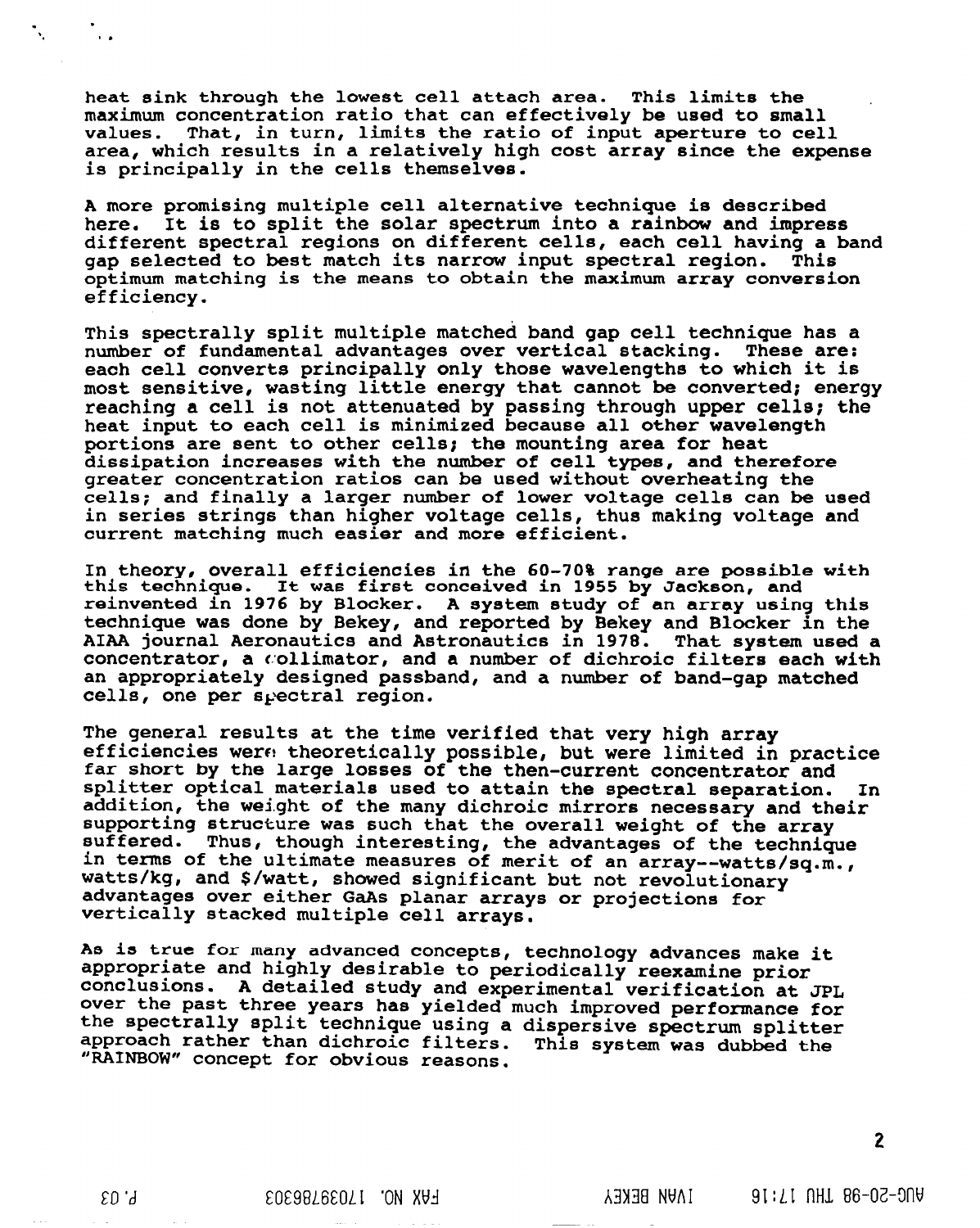**This analysis treated all significant aspects of system optimization, including selection of optimum ban-gap energies for an arbitrary number of spectral regions, voltage and current matching string techniques, varying concentration ratios and thermal dissipation means, and varying basic cell conversion efficiencies. The analysis was repeated using real cells** of **varying composition, and their best placement in the rainbow determined. An analytical optimization was done for 3, 4, 5, 6, and 9 cell types.**

**Experimental techniques were then used to find the optimum placement of the cells in the rainbow, and to make measurements of the overall efficiencies for a real system. A six cell spectrally split system was assembled from existing laboratory equipment. This consisted of an accurate spectrum flashlamp, a prism made of low quality glass with only 70% transmittance, and six available run-of-the-mill nonoptimized cells. These cells were GaP, AIGaAst InGaP,GaAs,InGaAs, and InGaAs (differently doped), without electrical leads or cover glass. The flashlamp power was adjusted to deliver an intensity equal to 7 Suns of concentration.**

**Measurements** *were* **conducted initially only on four of these cells, namely the GaP, GaInP, GaAs, and InGaAs. Corrections** *were* **applied for the poor quality prism and the non-optimum location of the subset of 4 cells in the prism's spectrum. The corrected overall efficiency of that system was 52%. This efficiency is remarkably close to the theoretical efficiency of a four cell system, which is about 60%, given that little optimization was attempted. Measurements of the full 6 cell system axe not yet complete, but ice projected eff'iclency is well over 60% at 10 Suns concentration, using a high quality glass**  $\frac{1}{2}$  prism and with optimum cell placement in the spectral rainbow.

**It must be pointed out that all the cell types discussed and measured are real cells that are readily available, not hypothetical laboratory curiosities, although some types do not have the ~,argeproduction history of Si or GaAs. The different required band gaps are attained by proper substrate and dopant selection as well as controlled doping ratios. As an alternative, the required differer~: band gap cells can be constructed by ion implantation of silicon. Such cells would be considerably cheaper, though their efficiency would be slightly lower.**

**These experiments, though relatively crude to save money, nonetheless proved that overall solar power system efficiencies over 50% are actually attainable, and leave little doubt that they can be realized in practice. However, efficiency is not the final parameter to considar where &he rubber mee~s &he road. Ulki.mutely what matters most in spacecraft design is the weight, cost, and surface area required to generate a given power level on a spacecraft.**

**The early experiments conducted at JPL were on a brassboard using laboratory rather than flight weight optics, structures, cell supports, and thermal rejection means in order to save cost. However very preliminary weight and cost analyses of flight weight and construction systems were made at JPL based on an earlier concept which used dichroic filters rather than a prism, and** *only* **3 different**

**3**

 $b0,7$ 

.  $\gamma_{\rm e}$  ,  $\gamma_{\rm e}$  ,  $\gamma_{\rm e}$